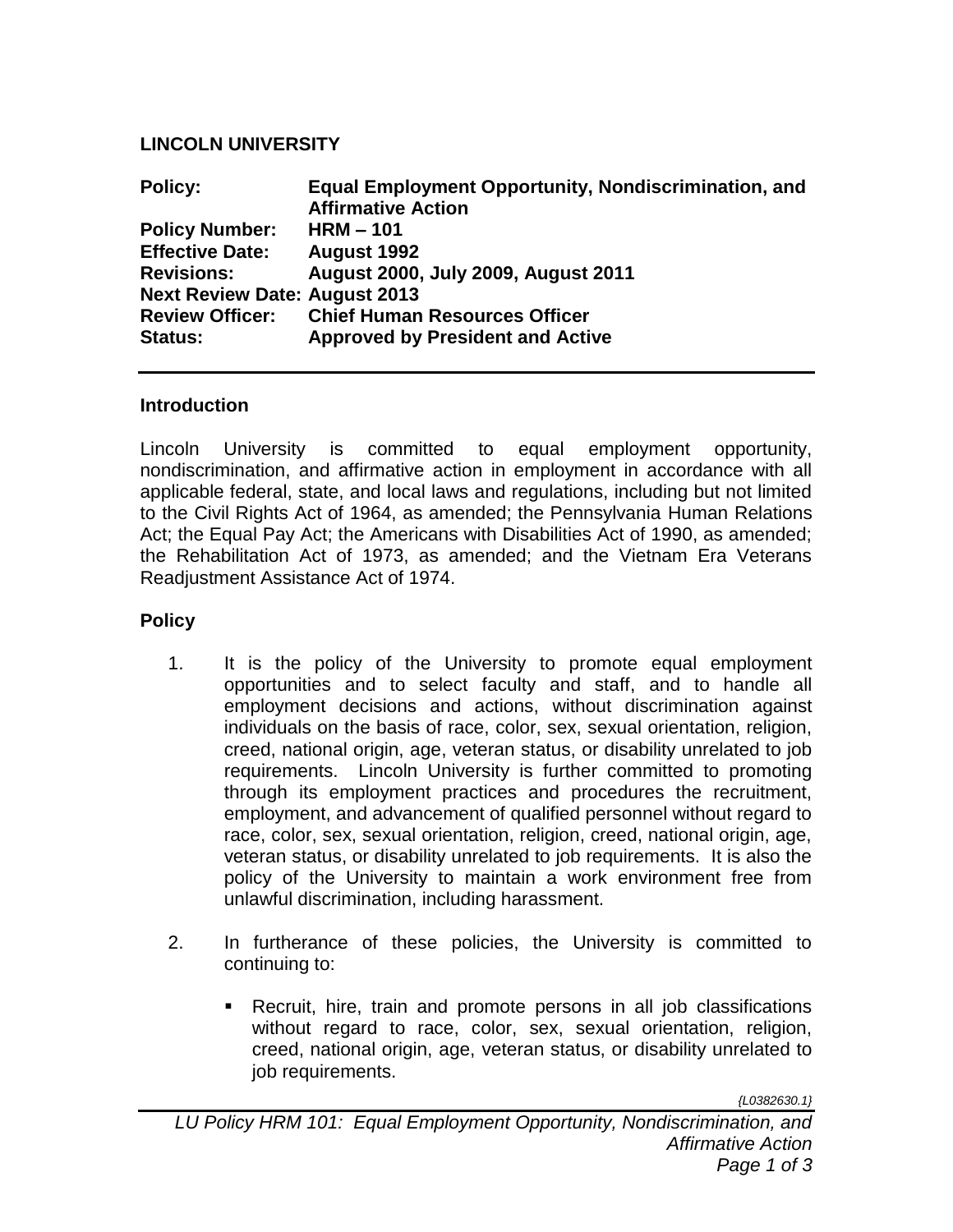- Make employment-related decisions to further the principle of equal employment opportunity.
- Ensure that promotion and other employment related decisions are in accordance with the principals of equal employment opportunity by imposing only valid requirements relevant to the job.
- Ensure that all personnel actions are administered without regard to race, color, sex, sexual orientation, religion, creed, national origin, age, veteran status, or disability unrelated to job requirements.
- 3. Responsibility for the monitoring and coordination of all equal employment opportunity/nondiscrimination/affirmative action in employment programs is with the Office of Human Resources.
- 4. The President and Board of Trustees call upon every member of the University community to engage wholeheartedly in the effort to ensure a wholly nondiscriminatory process of recruiting, hiring, and promoting women, members of minority groups, qualified disabled individuals, and disabled and Vietnam era veterans and other protected individuals at all levels of employment throughout the University. The University also expects and requires that outside agencies with whom it contracts will comply with all applicable federal, state, and local antidiscrimination laws.
- 5. Diversity within the University community advances the academic purposes of the University, and an affirmative action policy is essential to achieving such diversity. The University endorses the goals of equal employment opportunity and affirmative action as supportive of University values and of the values of a democratic and pluralistic society.
- 6. Unlawful discrimination or harassment, including unlawful sexual harassment, is prohibited and will not be tolerated by the University. Any employee who violates the University's policies prohibiting unlawful discrimination or harassment shall be subject to disciplinary action or termination of employment.
- 7. No person will be threatened, intimidated, retaliated against, coerced, or limited in employment opportunity for exercising any rights protected under federal, state, and local nondiscrimination laws and regulations. Also, no person shall be threatened, punished, discharged, retaliated against, or be limited in employment because that person files a good faith complaint, furnishes information for or participates in an

*{L0382630.1}*